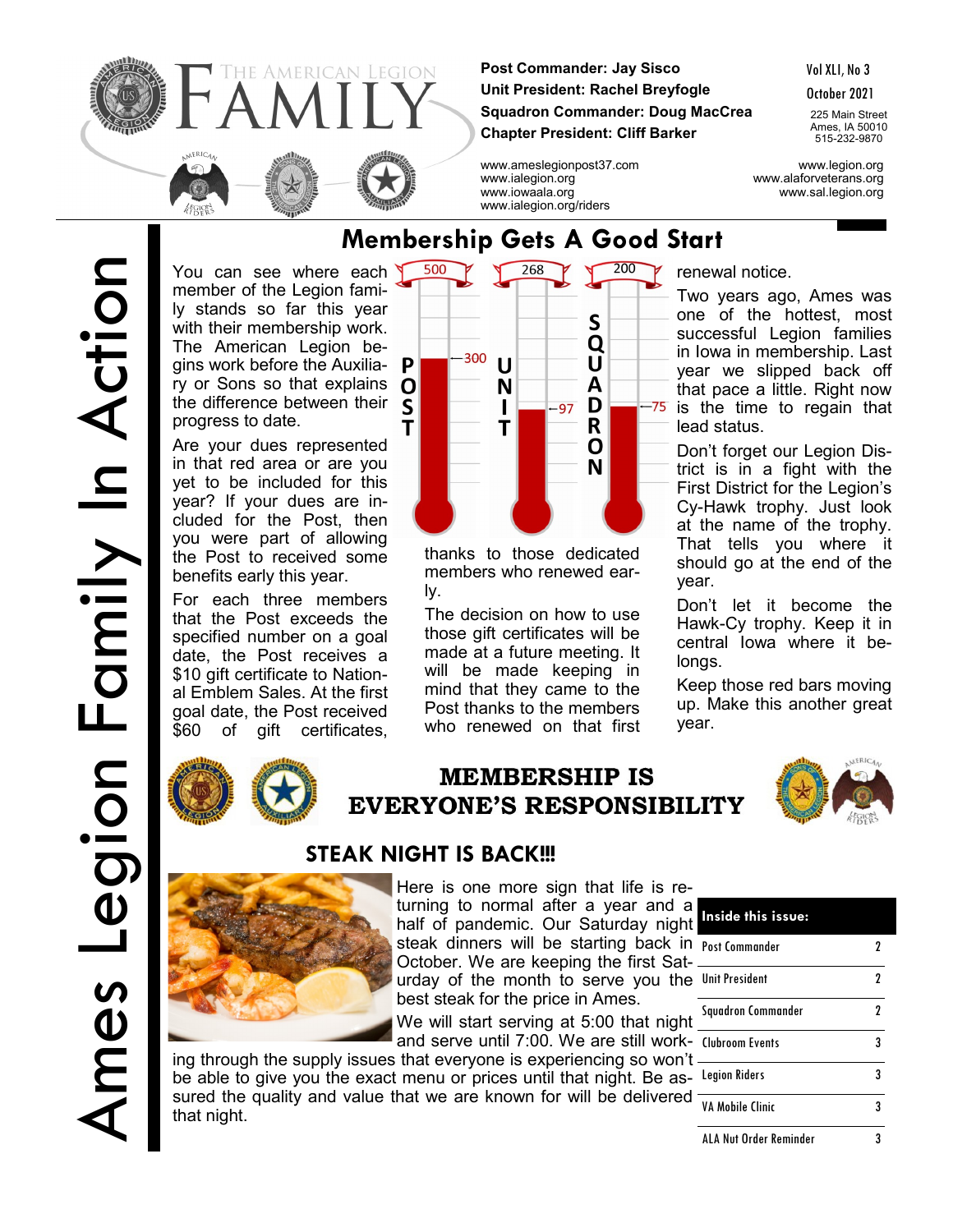## **Post Commander Jay's Comments**

Greetings everyone! Hope this finds everyone doing well. October is upon us, the start of the last quarter of the year. October brings the restart of our monthly Steak Dinners, something we've all been looking forward to. Mark your calendar for October 2, from 5-7 PM. If you're comfortable doing so, come on down and enjoy a great dinner and support the Post at the same time.

If you haven't paid your dues, please consider doing so. The  $6<sup>th</sup>$  District (which Ames is a part of) has a friendly competition going with the 1<sup>st</sup> District (Iowa City) on who will have the most paid memberships come April. It also helps Post 37 meet its membership goals for the year. Don't want to be bothered every year, consider becoming a Paid Up for Life (PUFL) member.

Members of the Post leadership will be visiting the area high schools to present, in person, the various programs that the American Legion has for stu-

Greetings! When I think of October, several things come to mind. The crisp autumn air signifies that the days are getting shorter and winter will be around the corner, a good reminder to make sure your homes are ready for winter. October is Mental Health Awareness month. Mental health awareness has become more prevalent in recent years and the stigma related to mental health has been reduced. Nonetheless, it is still considered a "hidden injury" that our veterans (and families) may have suffered. I say families as they are most often the only support system a veteran may have. Many Veterans don't show any signs of an urge to harm themdents (Boy's State, Girls State, Oratorical). We also will be reaching out to the elementary schools regarding our Fifth Grade Flag Essay contest. This particular program is meant to help the students develop a deeper knowledge and appreciation for the United States Flag. If you know a fifth grader who might be interested, let myself or Randy Freel know and we'll get you the specifics. Essays will be due in December.

We can still use volunteers to help with Bingo, the monthly Steak dinners, Wednesday curbside dinners. You don't have to commit for anything long term and you don't have to attend Legion meetings in order to volunteer. Whatever time you can give will be greatly appreciated.

The Supermarket of VA Benefits will take place on Friday, November 5, from 9 AM – 2 PM. The event will be held at the PLEX, 5501 George Washington Carver Ave in north Ames (near Ames

### **Unit President Rachel's Comments**

selves before doing so, but some may show signs of depression, anxiety, low self-esteem, or hopelessness. 1-800- 273-8255 is the Suicide prevention hotline for Veterans or their friends/families to call should there become a problem. This is also another good opportunity to continue buddy checks and check on your American Legion Family. Get them involved with the many events at the Post or go out for coffee, beer or whatever drink you fancy. October is also Fire Prevention month. This is an excellent time to review your escape plan with your family and check the batteries in your smoke detector. Along with that check the expiration of your smoke de-

Country Club). Also, the VA Medical Mobile Unit will be in Ames on October 29<sup>th</sup>. For an appointment call 515-699-5999.

If you're looking for ideas for dinner and don't want to cook, consider supporting some of the other Posts in the county. The Maxwell Post will be serving dinners the second Saturday of the month starting in November, from 5 – 8 PM. The dinner will be served in the VFW hall across the street from the Maxwell Post. The Nevada Post has a Fish Fry the second Friday of the month, and Story City will be having a Kumla (Norwegian Potato Balls) dinner on the second Saturday of the month, beginning in October.

Have a great October and I hope to see you at the Post! Come on down and watch Cyclone football on Saturdays. Go Cyclones!

tector and change if expired. It is not fun being woke up in the middle of the night by a beeping smoke detector with a weak battery. At our September meeting the Ames Unit Girls State Citizen, Awien Dau, spoke at our September meeting as to what a great experience it was for her. We are continuing to look for potential Girls State Citizens, so if you know a current junior in high school that would be a good candidate let the unit know. Membership continues to grow with 97 paid members and more are coming in. 6th District is currently in 2nd place for the Department. Let's keep this growing!

## **Squadron Commander Doug's Comments**

#### Squadron Mates –

It is hard to believe it is October already! The ghosts and goblins are jumping with anticipation.

With the arrival of fall, it also means that we will be ramping up our Squadron activities in support of our own programs and those of the Post Family. Last month I asked each of you to volunteer, so don't be shy - step up and help with one of the scheduled activities.

On October 25<sup>th</sup>, we will conduct our annual Academic Awards Ceremony to recognize the outstanding scholars of the Ames High Junior and Senior Class. We are the only Post Family in the state

that sponsors this type of recognition. I would encourage you to attend this ceremony (which is currently planned to be live) to recognize and congratulate these fine young men and women (some of whom are Squadron members) on their sustained, superior academic achievement.

We are currently at 38 percent of membership renewals for the 2022 year. Not a bad start, but we can, and need to, do better. I would like to be at 75% renewals by November 1 so that we can focus our recruitment efforts accordingly. So there - I have thrown down the gauntlet and issue that challenge to the Squadron.

Lastly, we will be holding a raffle at our October meeting as an incentive to get involved with the Squadron. I am not sure what the prize will be yet, but it will be something worthwhile and you must be present to participate.

For God and Country, and our Post Family!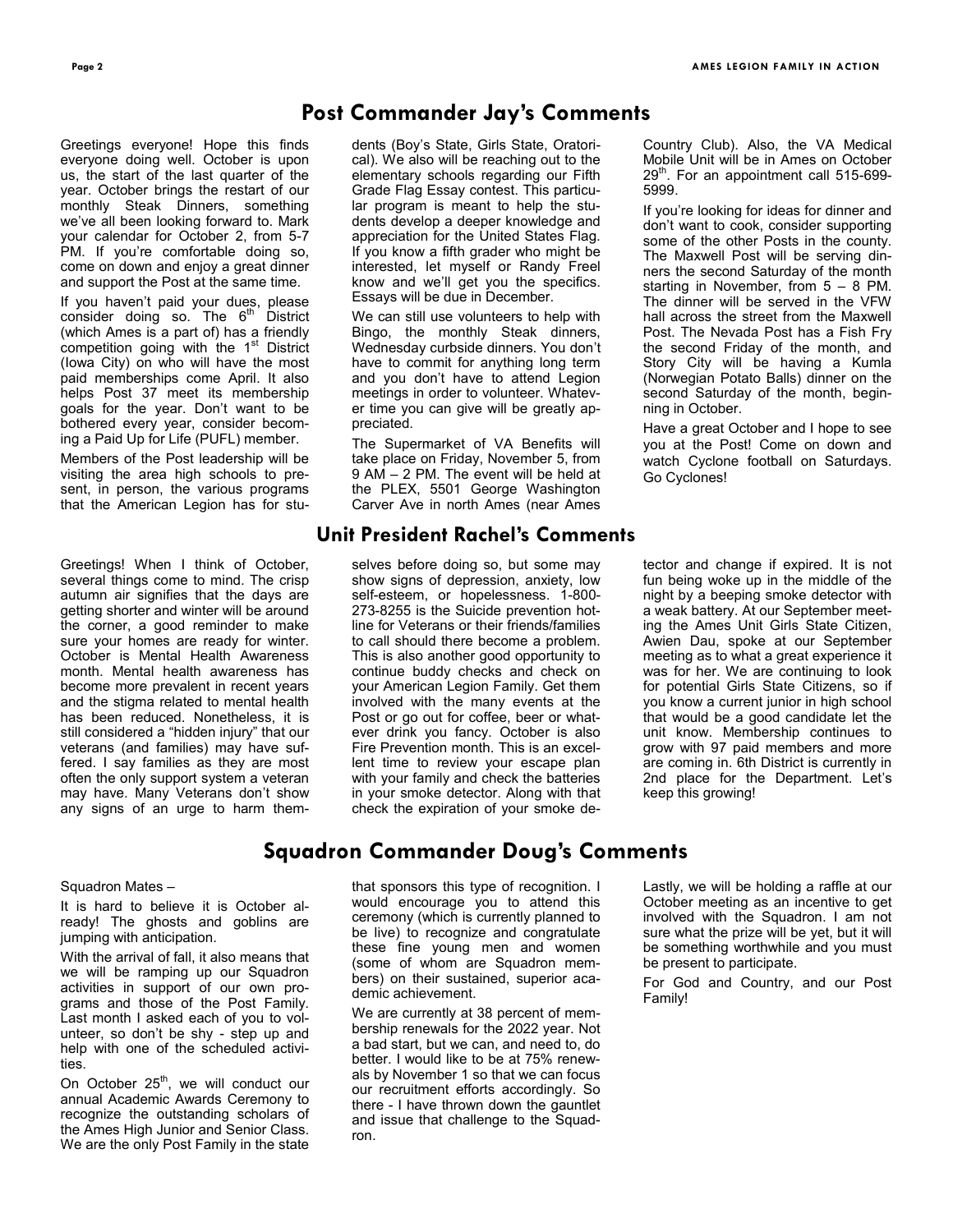Hello from the clubroom!! It is official Fall and football season is upon us. Come watch all the football action at the clubroom. The clubroom will be open a half hour earlier than kickoff for any Cyclones games that are not during our regular hours. Join us for some great drink specials and cheer the Cyclones on with your friends. You can also have NFL Sunday ticket so you may catch your favorite team on one of our many tv's. The clubroom is opening at 11:30am on Sunday's during football season.

Some items are getting hard to get so thank you for your understanding if we may be out of something that you might like. Glass beer bottles are becoming very hard to get and are not being offered by some of our vendors. We have switched some of our beers to alumnium bottles or cans so we can still offer some of the favorites. Hopefully the glass bottles will be back sometime soon. We are continuing our Wednesday meals along with the return of Steak Night in October and Tenderloin Night.

**Clubroom News**

We hope to see you at the post!!

Curbside Meals:

Wed. 6-Ham Balls, cheesy potatoes, corn and roll \$8

Wed. Oct 13-Chicken and Noodles with mashed potatoes \$8

Wed. Oct 20-Lasagna \$8

Wed. Oct 27-Burger Night

Call the Post anytime after 2pm on Wednesday to place your order for pickup. 232-9870. You may also message us on facebook or order in the clubroom earlier in that week.

#### **Tenderloin Night- Friday Oct 22-5pm -7pm-Enjoy a Tenderloin Sandwich and fries for just \$7**



Kudo's: Russ and Vicki Belz, Mike and Sandy Deacon, Ken Woodley, Gary Freel, Julie Rinard,

Bill Donovan, Tom Fowler, Colten Christiansen and Rodger VanVoorhis.

| VA MOBILE<br>CLINIC<br>OCTOBER 29, 2021<br>8:00 AM TO 2:00 PM<br>126 S. KELLOGG AVE<br>AMES. IA 50010                                                                                                                                                                                                                                                                                                                                                                                                          |                                                                                                                                                                                                                                       |  |  |
|----------------------------------------------------------------------------------------------------------------------------------------------------------------------------------------------------------------------------------------------------------------------------------------------------------------------------------------------------------------------------------------------------------------------------------------------------------------------------------------------------------------|---------------------------------------------------------------------------------------------------------------------------------------------------------------------------------------------------------------------------------------|--|--|
| Central Jowa VA Virtual Health has scheduled an<br>onsite visit to provide services to Veterans at a<br>location near you! The unit will allow Veterans to<br>schedule appointments to meet with their VA<br>healthcare provider in a secure and private Virtual<br><b>Medical Room.</b><br>The below lists outline several of the services which<br>will be offered with more to come. It is our pleasure to<br>serve you and VA staff are standing by to<br>accommodate your virtual needs using Telehealth. | To schedule a VA visit<br>on the Virtual Mobile<br>Clinic, call<br>515-201-1416.                                                                                                                                                      |  |  |
| <b>Services Available for Scheduling</b><br>8. Mental Health<br>1. Primary Care<br>9. Nutrition<br>2. Respiratory<br>10. Social Work<br>3. Oncology<br>11. Speech Therapy<br>4. Cardiology<br>12. Occupational Therapy<br>5. Tele-wound<br>13. Physical Therapy<br>6. Teledermatology<br>14. Lab Draws<br>7. Urology<br>15. Vaccinations                                                                                                                                                                       | <b>Walk-in Availability</b><br>1. Tele-Eligibility<br>2. Blood Pressure Checks<br>3. Battlefield Acupuncture<br>4. Home Telehealth Screening/Enrollment<br>Scheduling<br>5. Live Telehealth Scheduling<br>6. My HealtheVet Enrollment |  |  |



Nut orders to be placed through the Unit must be received by the Unit during the week of Oct 3-8 in order for the order to be received in time for the holidays. Orders can still be placed online any time at

[AmesIowaUnit37ALA.terrilynn.com](https://amesiowaunit37ala.terrilynn.com/) .

Remember this is one of the Unit's primary fundraisers but it also provides you and your family with quality snacks and cooking ingredients for the holidays.

**CLUBROOM COUPON Any Tuesday in October Present Coupon to get 2 drinks for the price of 1. Cash Purchase Only**

## **Legion Riders**



As I write this Jamie and I as well as other Riders are preparing to go spend the weekend at the Homeless Veterans Stand Down in Des Moines. I was first encouraged to go help out

5 years ago or so, and if you've never been I'll tell you it is both humbling and personally rewarding. Spending a few days helping and chatting with Veterans of all types brings a real connection to what it is that we do in the American Legion. We pack sea bags and duffle bags with clothes, toiletries, boots, and whatever else we can to help some of America's less fortunate, and most deserving. As Sandy Deacon's pin says, "No Veteran Should Be Homeless", and I admit I can't fix that problem, still I do try to give them a friend, even if only for a little while.

September has been a busy month so far. We rode in the Lincoln Highway Days Parade, a 9/11 Memorial Ride, and took a dinner ride to Bondurant. Our can collection day for Wreaths Across America was a success and we will continue to do them in the future. If you have cans and bottles you would like to donate, we can arrange to get them any time, not just can day.

The Wreaths Committee has begun looking for volunteers for Wreath Day on December 18 to help place the close to 1500 wreaths at Ames Municipal Cemetery. If you'd like to help, let us know.

Our last dinner Ride of the season will be to Johnny's Steak House in Altoona on the 26th. We intend to celebrate a successful riding season and for crossing the 50 member milestone. The years 2020 and 2021 have brought us a truly remarkable group of Riders. The dedication to what we do, and to how we do it cannot be described enough in this little column. If you'd like to sit in on a meeting, we'd love to have you. We meet on the first Monday of each month at 6:30pm at the post.

Well, it looks like rain today, I better go get my boots on.

Until next month, ride safe, and ride often